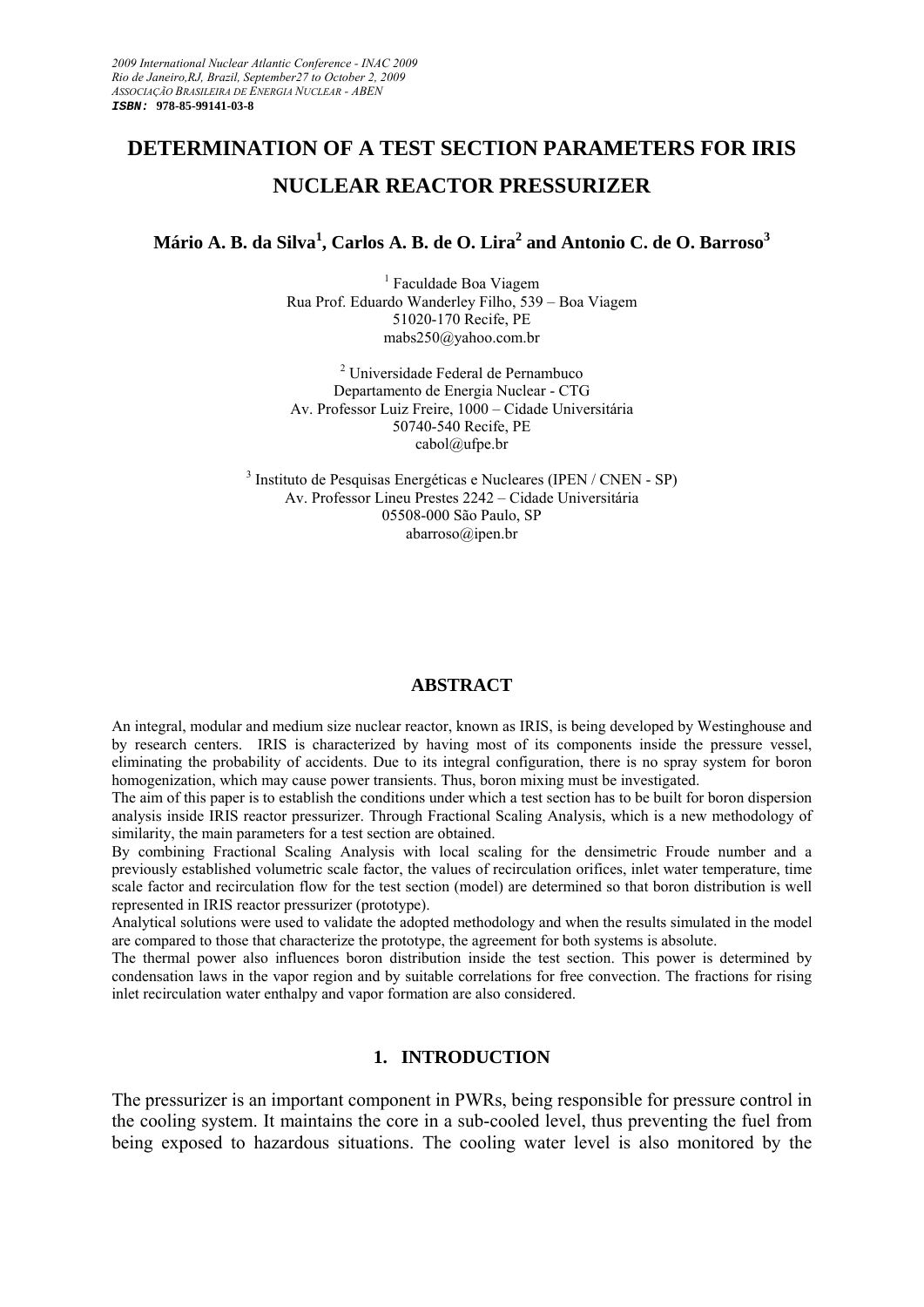pressurizer [1], although there are situations in which this level must be determined directly [2].

The pressurizer consists of a chamber in which vapor and liquid phases lie on the upper and lower portions, respectively. There is a spray nozzle in the top, while submerged heaters are located in the bottom. If there is a sudden rise in the coolant volume, promoting insurges in the pressurizer, the spray valves spread cold water to condense part of the vapor. On the other hand, if an outsurge takes place due to cooling events, heaters and natural flashing combine to rise the pressure to its normal value.

About twenty organizations from ten countries joined in a consortium-like organization, led by Westinghouse, to develop an integral, modular and medium size PWR. This reactor, known as IRIS, is characterized by having most of its components inside the pressure vessel, eliminating or minimizing the probability of accidents. Such a characteristic is know as 'safety-by-design'.

IRIS pressurizer is located in the upper portion of the pressure vessel. It consists of an insulated structure and acts as a divisor between the subcooled circulating coolant water and the saturated water inside the pressurizer. There are heaters and circulating orifices in the lower portion, and the latter are responsible for homogenizing boron concentration between primary coolant water and pressurizer saturated water, avoiding, thus, power transients in the case of outsurge events [3].

The objective of this work is to obtain the main parameters for a low cost test section, in which experiments shall be performed to analyze boron dispersion between IRIS primary system and pressurizer.

# **2. THEORY**

# **2.1. IRIS Pressurizer**

The main parameter which is responsible for the adequate operation of a pressurizer is the ratio of vapor volume inside it and the reactor thermal power. Such a ratio indicates the capability of controlling pressure rises during heating transients. When compared to conventional PWRs, this parameter is much greater in IRIS project. IRIS pressurizer also possesses a huge volume to accommodate liquid and vapor phases, providing a system pressure control without additional cost due to spray devices usually adopted in conventional pressurizers [4].

The water inside IRIS pressurizer is separated from the subcooled primary water by an internal structure having an 'inverted top hat' shape, as it is shown in Figure 1. The mixing between these waters is accomplished by surge orifices appropriately positioned, providing the necessary homogeneity of boron concentration.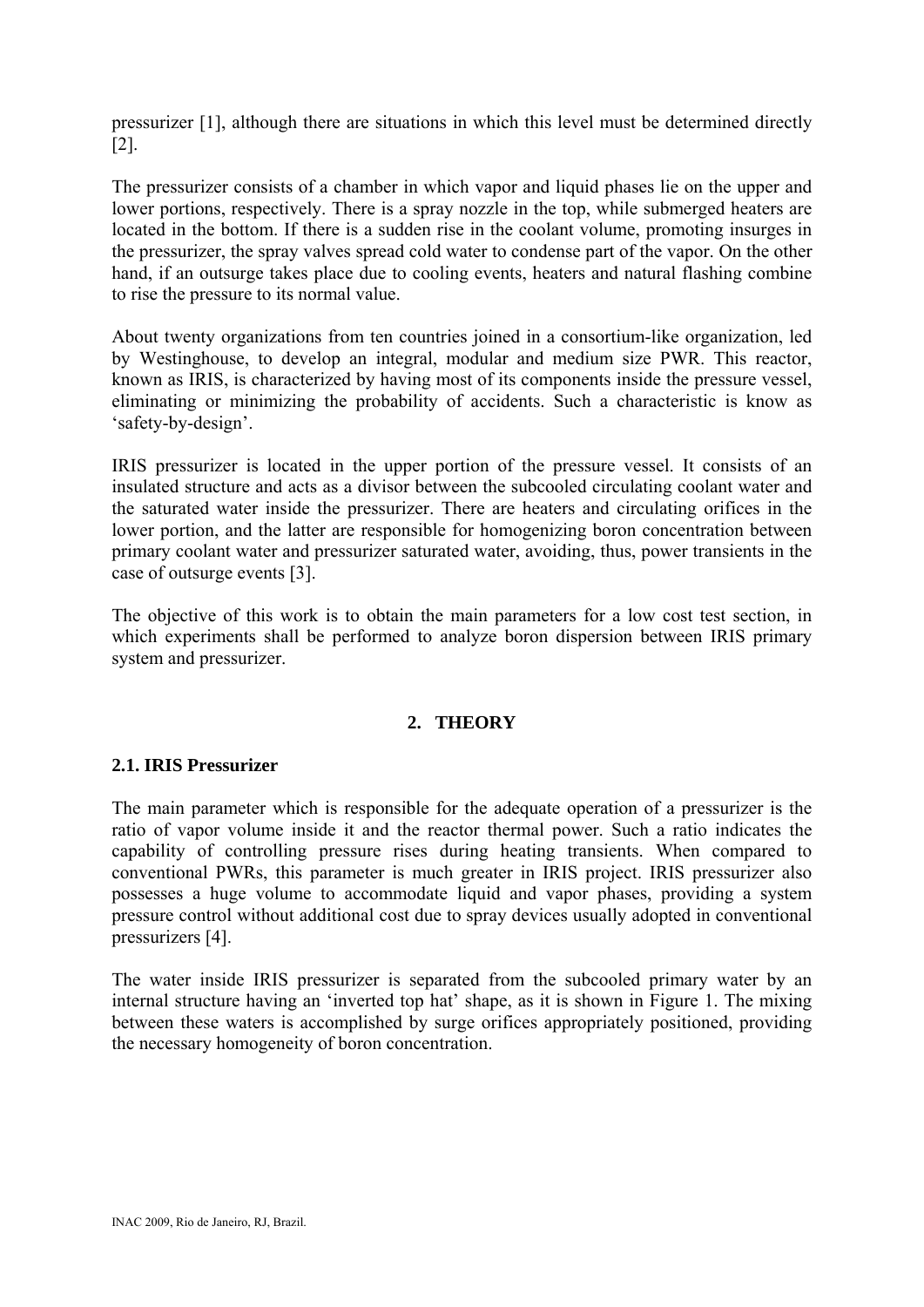

**Figure 1 – IRIS pressurizer** 

The electrical heaters of IRIS pressurizer are designed to generate enough saturated water and vapor to prevent pressure decrease during power rise in the turbine. Based on experimental data from transients in Shippingport reactor, outsurges with two and three volume models were simulated [5], and nearly equal results independently of the adopted model were obtained. When applying such models to IRIS pressurizer, the same behavior was obtained, suggesting that IRIS pressurizer dynamics could be estimated when outsurge occurred.

# **2.2. Fractional Scaling Analysis (FSA)**

A quantitative methodology was developed to scale time-dependent processes involving an aggregate of interacting modules, beyond organizing information to nuclear power plant design and safety analyses [6]. By applying FSA, it is possible to generate quantitative criteria for assessing the effects of design and operating parameters on thermal-hydraulic processes. This analysis is achieved at three levels: process, component and system and the validation was confirmed by using it in a LOCA (Loss of Coolant Accident).

To quantify the variation of a variable,  $\delta V$ , and considering a reference value,  $V_0$ , the fractional change or effect metric is defined by:

$$
\Omega = \frac{\delta V}{V_o} \tag{1}
$$

The effect metric can also be defined as the product of a fractional rate of change, *ω*, by the time interval, i.e.: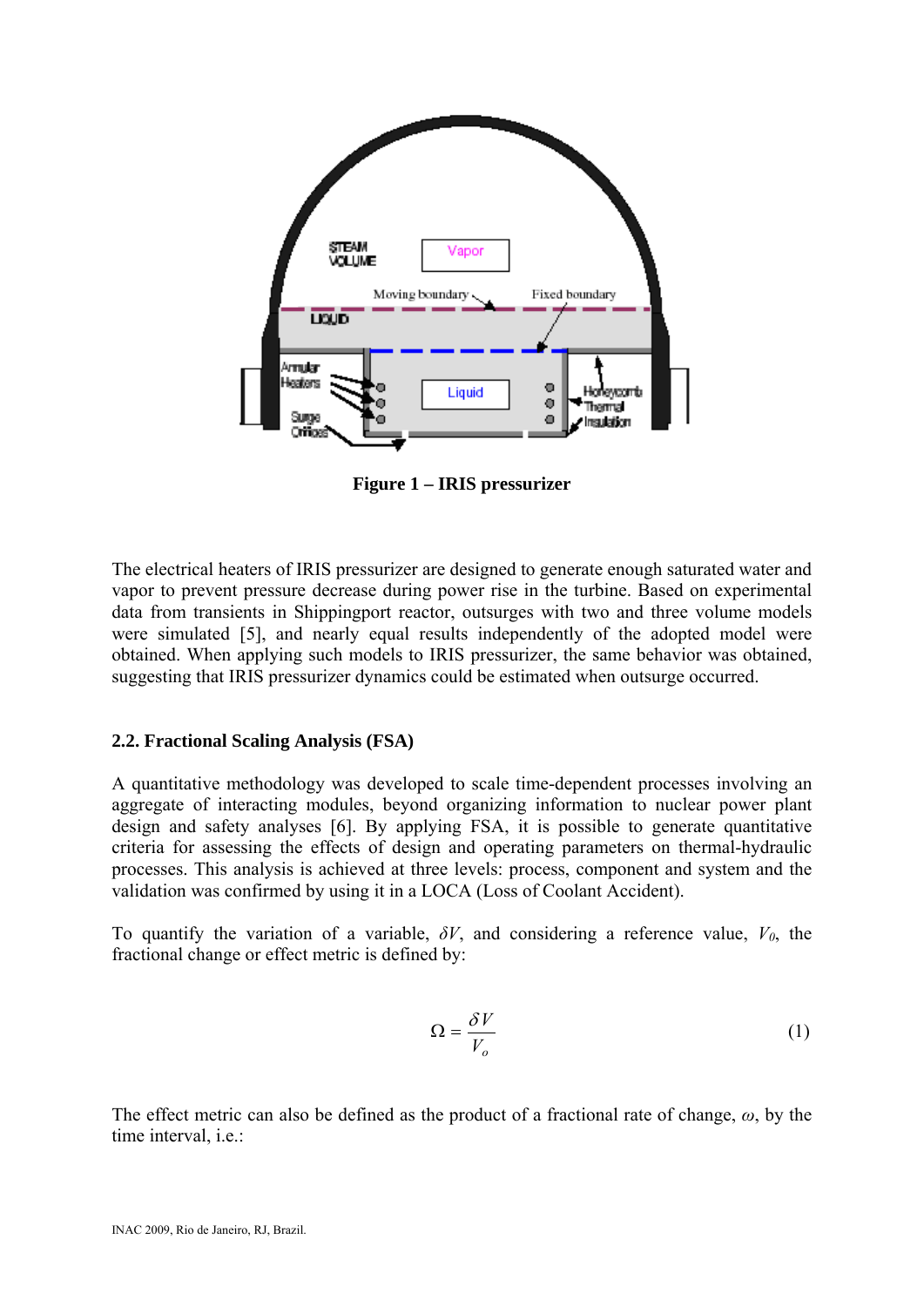$$
\Omega = \omega \, \delta \, t \tag{2}
$$

Processes having the same effect metric are similar, inasmuch their variables undergo the same fractional change. When FSA is used, the similarity requires the equality of  $\Omega$  values.

### **3. METHODOLOGY**

The methodology of the present work is divided into five steps, namely:

a) Establishment of a physical model representing boron transfer inside the pressurizer;

b) Utilization of FSA to obtain the laws of scale;

c) Utilization of the densimetric Froude number to warrant local similarity;

d) Derivation of boron concentration equations to validate FSA;

e) Determination of thermal power for the model heater.

#### **3.1. Establishment of a physical model for boron concentration transfer**

The pressurizer is divided in three regions, as it is shown in Figure 2. Surge orifices and heaters are located in the lower part of the pressurizer, named Region 1. The intermediate part, Region 2, is filled with saturated water, possessing circulation orifices for boron homogenization. Region 3 is the upper part and it contains water vapor, condensate film and some droplets free of boron.



**Figure 2 – Regions of IRIS pressurizer**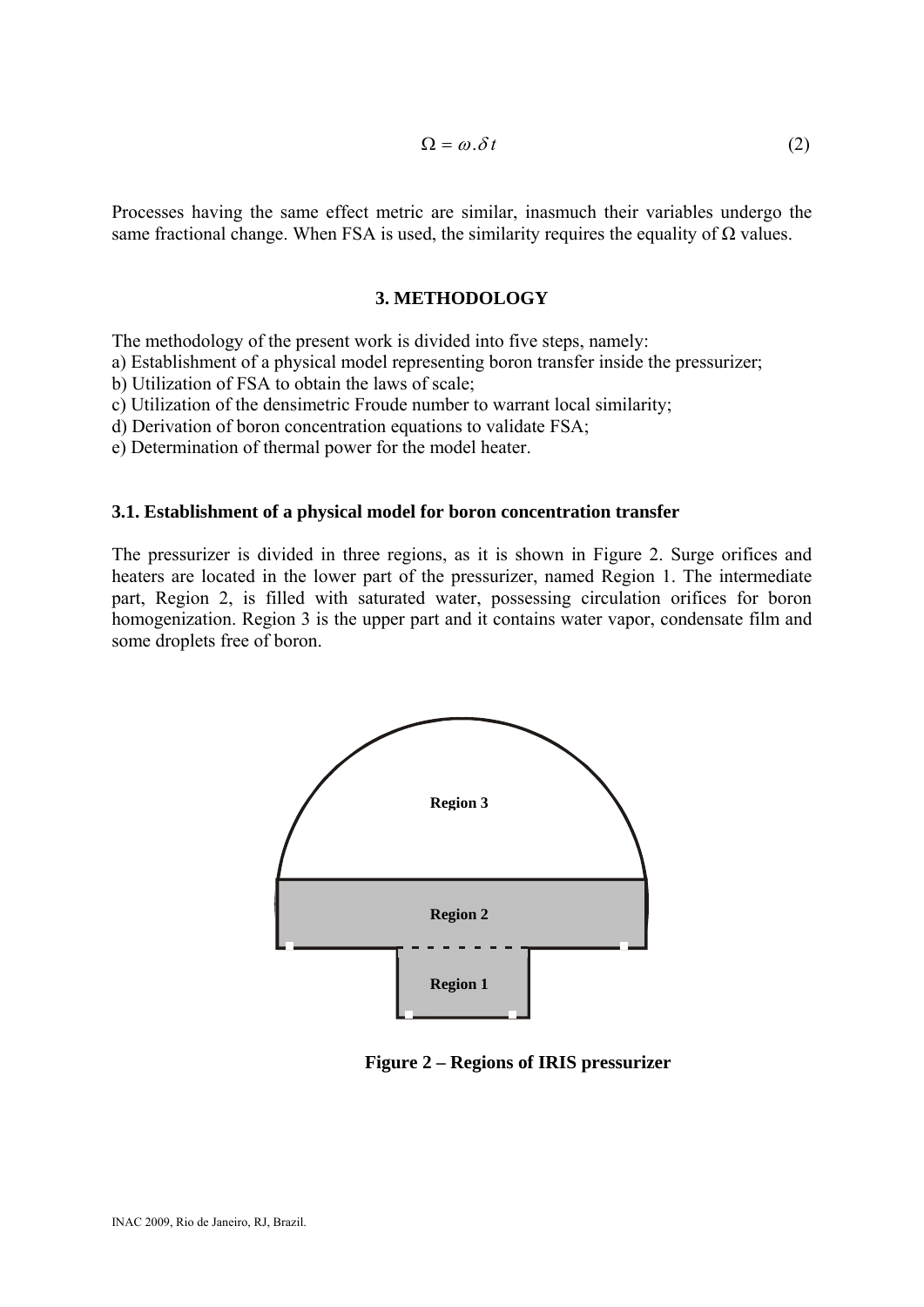The bubbles generated in the heaters form an upstream flow that, when mixing with the entering jet, promote homogenization. Some bubbles cross Region 2, increasing the mass of vapor in Region 3. In the steady state, the rate of vaporization in Region 1 is compensated by that of condensation in Region 3.

Although the water mass transfer between Regions 1 and 2 compensates, boron mass transfer does not: the bubbles from Region 1 that cross the border do not carry any boron, but the same mass rate from Region 2 brings borated water to Region 1. Water and boron mass balances are shown in Table 1 and 2, in which  $C_1$ ,  $C_2$  and  $C_{in}$  represent the average concentrations in Region 1, 2 and primary circuit, respectively. During outsurges, the water leaving the pressurizer is not necessarily homogenized, being this the reason why at least two regions were considered.

| <b>Agent of variation</b>        | <b>Water mass flow</b> | <b>Boron mass flow</b>                           |
|----------------------------------|------------------------|--------------------------------------------------|
| Water inlet $(w_{circ})$ through | $W_{circ}$             | $W_{circ}$ . $C_{in}$                            |
| surge orifice in Region 1        |                        |                                                  |
| Water inlet $(w_{circ})$ through | $ W_{circ}$            | $-w_{circ}$ . $C_1$                              |
| surge orifice in Region 2        |                        |                                                  |
| Vapor outlet $(w_{cond})$<br>to  | $-W_{cond}$            | $ W_{cond}$ . 0                                  |
| Region 2                         |                        |                                                  |
| Water inlet $(w_{cond})$<br>from |                        | $W_{cond}$ . $C_2$                               |
| Region 2                         | $W_{cond}$             |                                                  |
| <b>Balance</b>                   | $0$ (zero)             | $W_{circ}$ . $(C_{in} - C_1) + W_{cond}$ . $C_2$ |

**Table 1 – Water and boron mass balance in Region 1** 

|  |  |  |  |  |  |  | Table 2 – Water and boron mass balance in Region 2 |  |
|--|--|--|--|--|--|--|----------------------------------------------------|--|
|--|--|--|--|--|--|--|----------------------------------------------------|--|

| <b>Agent of variation</b>             | <b>Water mass flow</b> | <b>Boron mass flow</b>                        |
|---------------------------------------|------------------------|-----------------------------------------------|
| Water outlet $(w_{circ})$ through     |                        | $ W_{circ}$ . $C_2$                           |
| circulation orifice in<br>the         | $ W_{circ}$            |                                               |
| bottom of Region 2                    |                        |                                               |
| Water inlet $(w_{circ})$ in Region    | $W_{circ}$             | $W_{circ}$ . $C_1$                            |
| 2                                     |                        |                                               |
| Vapor inlet $(w_{cond})$ in Region    | $W_{cond}$             | $W_{cond}$ . 0                                |
|                                       |                        |                                               |
| Vapor outlet<br>$(w_{cond})$<br>to    |                        | $-w_{cond}$ . 0                               |
| Region 3                              | $-W_{cond}$            |                                               |
| Condensate inlet $(w_{cond})$ from    |                        | $W_{cond}$ . 0                                |
| Region 3                              | $W_{cond}$             |                                               |
| Water<br>outlet<br>$(w_{cond})$<br>to |                        | $ W_{cond}$ . $C_2$                           |
| Region 1                              | $-W_{cond}$            |                                               |
| <b>Balance</b>                        | $0$ (zero)             | $W_{circ}$ . $(C_1 - C_2) - W_{cond}$ . $C_2$ |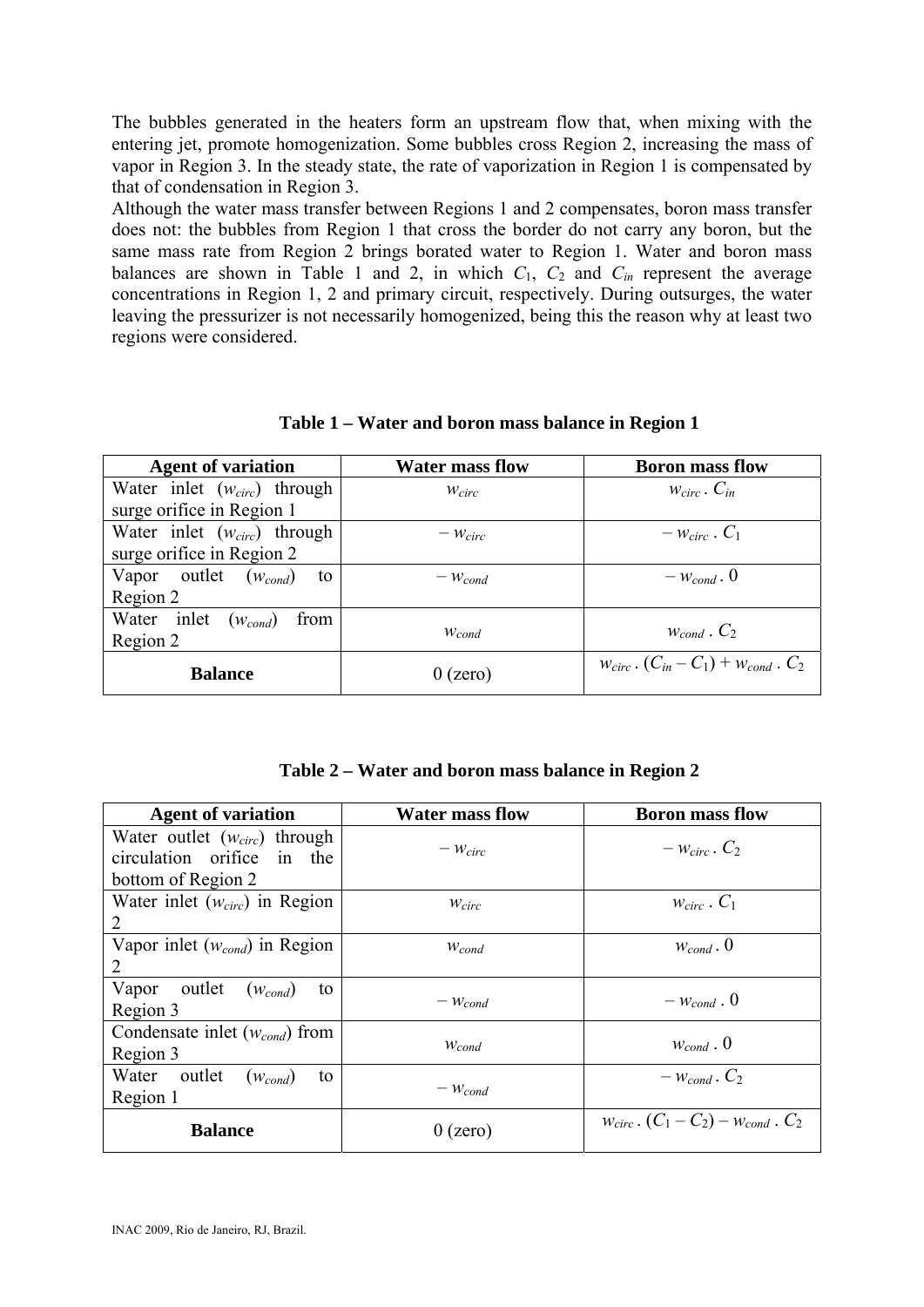Equations 3 and 4 represent the rates of boron mass in Regions 1 and 2, in which  $M_1 \text{ e } M_2$ symbolize water masses in Region 1 and 2, respectively.

$$
\frac{d(M_1 C_1)}{dt} = w_{circ} (C_{in} - C_1) + w_{cond} C_2
$$
 (3)

$$
\frac{d(M_2 C_2)}{dt} = w_{circ} (C_1 - C_2) - w_{cond} C_2
$$
 (4)

#### **3.2. Utilization of FSA to obtain the laws of scale**

During the startup or shutdown of a reactor, boron concentration must be changed by inserting another concentration in the primary circuit water. A homogeneous model is adopted for this concentration, as it is shown by Eqs.(5) and (6), in which  $C'$ ,  $M'$ ,  $w'$ ,  $C_E$  and *C*<sub>0</sub> represent, respectively, primary circuit boron concentration, primary circuit water mass, external water mass flow entering and leaving primary circuit, external reservoir boron concentration and initial primary circuit boron concentration.

$$
C' = C_E + (C_0 - C_E)e^{-\alpha t}
$$
\n
$$
\tag{5}
$$

$$
\alpha = \frac{w'}{M'}\tag{6}
$$

By applying FSA, boron concentrations are normalized by a maximum reference value, *CR*. Eqs.(3) and (4) can be written as follows:

$$
\frac{d C_1^*}{dt} = \omega_1 \Phi_{in}^* + \omega_1 \Phi_1^* + \omega_2 \Phi_2^* \tag{7}
$$

$$
\frac{d C_2^*}{dt} = \omega_3 \Phi_3^* + \omega_3 \Phi_4^* + \omega_4 \Phi_5^* \tag{8}
$$

in which:

$$
C_1^* = \frac{C_1}{C_R} \qquad \qquad C_2^* = \frac{C_2}{C_R} \qquad \qquad C_{in}^* = \frac{C_{in}}{C_R} \tag{9}
$$

INAC 2009, Rio de Janeiro, RJ, Brazil.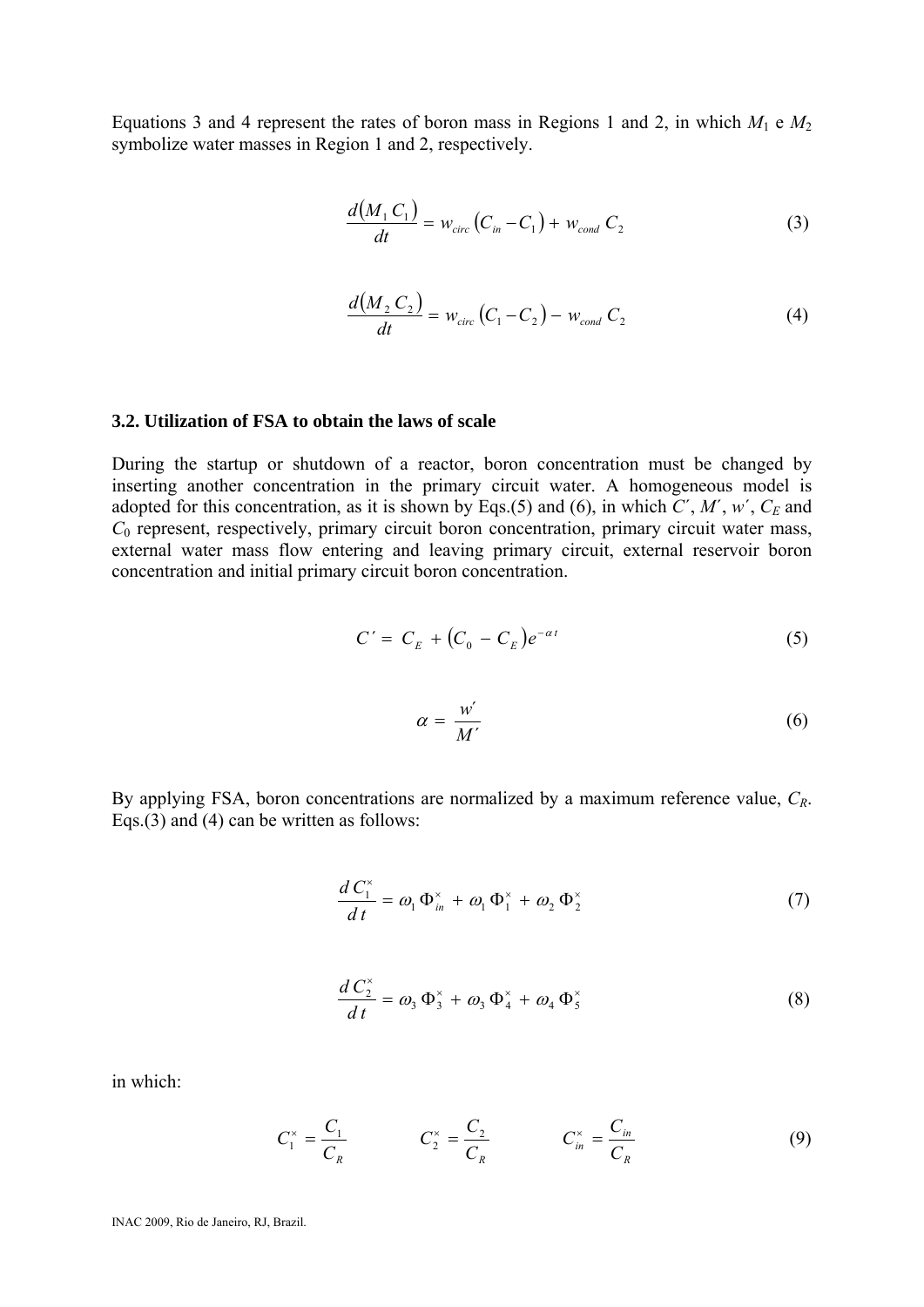$$
\omega_1 = \frac{w_{circ}}{M_1} \qquad \omega_2 = \frac{w_{cond}}{M_1} \qquad \Phi_{in}^{\times} = C_{in}^{\times} \qquad \Phi_1^{\times} = -C_1^{\times} \qquad \Phi_2^{\times} = C_2^{\times} \qquad (10)
$$

$$
\omega_3 = \frac{w_{circ}}{M_2} \qquad \omega_4 = \frac{w_{cond}}{M_2} \qquad \Phi_3^{\times} = C_1^{\times} \qquad \Phi_4^{\times} = -C_2^{\times} \qquad \Phi_5^{\times} = C_2^{\times} \qquad (11)
$$

Due to the homogeneous model used, the concentration entering the pressurizer, *Cin*, must have the same value of that one given by Eq.(5). The average fractional rate of change can be calculated by summing the individual fractional rates of change, each one multiplied by the respective agent of change signal,  $\Phi^{\times}$ , appearing in Eqs.(10) and (11).

$$
\omega = \omega_1 - \omega_1 + \omega_2 + \omega_3 - \omega_3 + \omega_4 = \omega_2 + \omega_4 \tag{12}
$$

Since the average fractional rate of change is obtained, the effect metric of the whole system – the most important parameter according to FSA methodology – can be found by multiplying the term given by Eq.(12) by the related time:

$$
\overline{\Omega} = \overline{\omega} t \tag{13}
$$

FSA establishes also that each individual effect metric must have the same value so that similarity can be attained:

$$
\Omega_j = \omega_j t \tag{14}
$$

By applying Eq.(14) to  $\omega_1$  and  $\omega_3$  independently, one obtains the recirculation volumetric flow for the model,  $Q_{in,m}$ , as a function of physical properties of both systems (model and prototype), time  $(S_t)$  and volumetric  $(S_v)$  scales and prototype recirculation flow,  $Q_{in,p}$ . The terms  $\rho_m$ ,  $\rho_p$ ,  $\rho_{in,m}$  and  $\rho_{in,p}$  represent pressurizer water density for model, pressurizer water density for prototype, inlet water density for model and inlet water density for prototype, respectively.

$$
Q_{in,m} = \frac{\rho_{in,p}}{\rho_{in,m}} \frac{\rho_m}{\rho_p} \frac{S_v}{S_t} Q_{in,p}
$$
(15)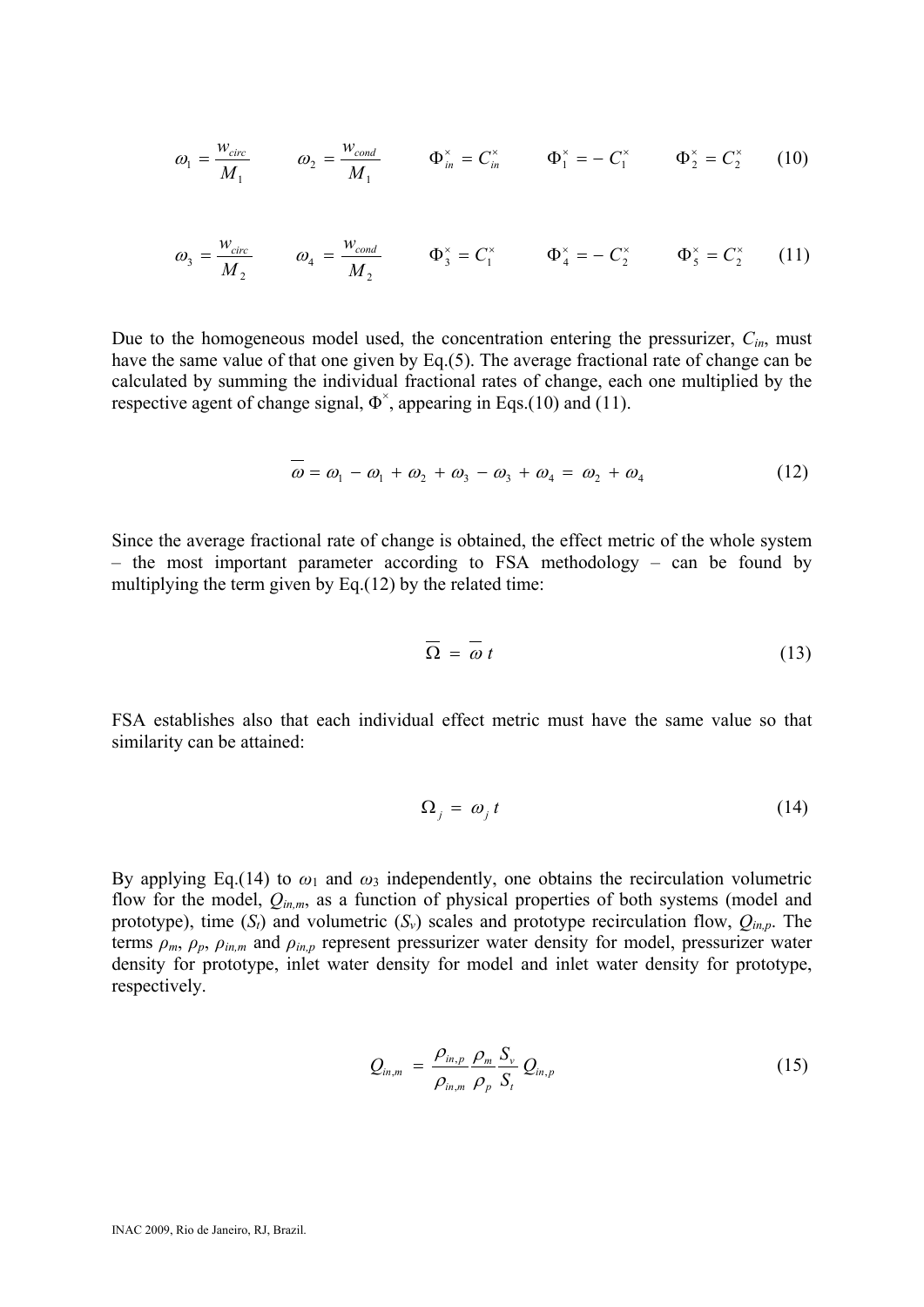By using Eq.(14) to  $\omega_2$  and  $\omega_4$  independently, the condensation rate is obtained for the model, *w<sub>cond,m</sub>*, and it is a function of physical properties of both systems, time and volumetric scales and prototype condensation rate, *wcond,p*.

$$
W_{cond,m} = \frac{\rho_m}{\rho_p} \frac{S_v}{S_t} W_{cond,p}
$$
 (16)

#### **3.3. Local similarity for the densimetric Froude number**

In a conventional pressurizer, homogenization is accomplished by spray lines that sprinkle cold water inside it. As there is no spray line in IRIS project, boron concentration will be homogenized by introducing recirculation (surge) orifices between primary circuit system and pressurizer.

Many authors who have studied mixing among fluids adopted a dimensionless parameter known as densimetric Froude number, given by Eq.(17), in which  $u_0, g, D, \rho$ <sub>*in*</sub> and  $\rho$  represent inlet fluid speed, gravity acceleration, orifice diameter through which mixing occurs, inlet fluid density and environment fluid density, respectively.

$$
Fr = \frac{u_0}{\sqrt{g D\left(\frac{\rho_{in} - \rho}{\rho}\right)}}\tag{17}
$$

As homogenization is influenced by the inlet jet and this one depends on the densimetric Froude number, inlet water temperature and recirculation orifice must de combined so that both prototype and model must have nearly the same local densimetric Froude number in the orifice, since time similarity has been provided by FSA.

#### **3.4. Determination of the model heater thermal power**

The heater in the model must provide not only sensible and latent heats, but also supply thermal losses in the element representing the pressurizer. The portion of thermal power relative to sensible heat is given by Eq.(18), in which  $h_{sat}$  and  $h_{in}$  represent, respectively, the enthalpies of saturated and inlet water, while the other terms mean the same as ever mentioned.

$$
\dot{Q}_1 = \rho_{in,m} Q_{in,m} (h_{sat} - h_{in})
$$
\n(18)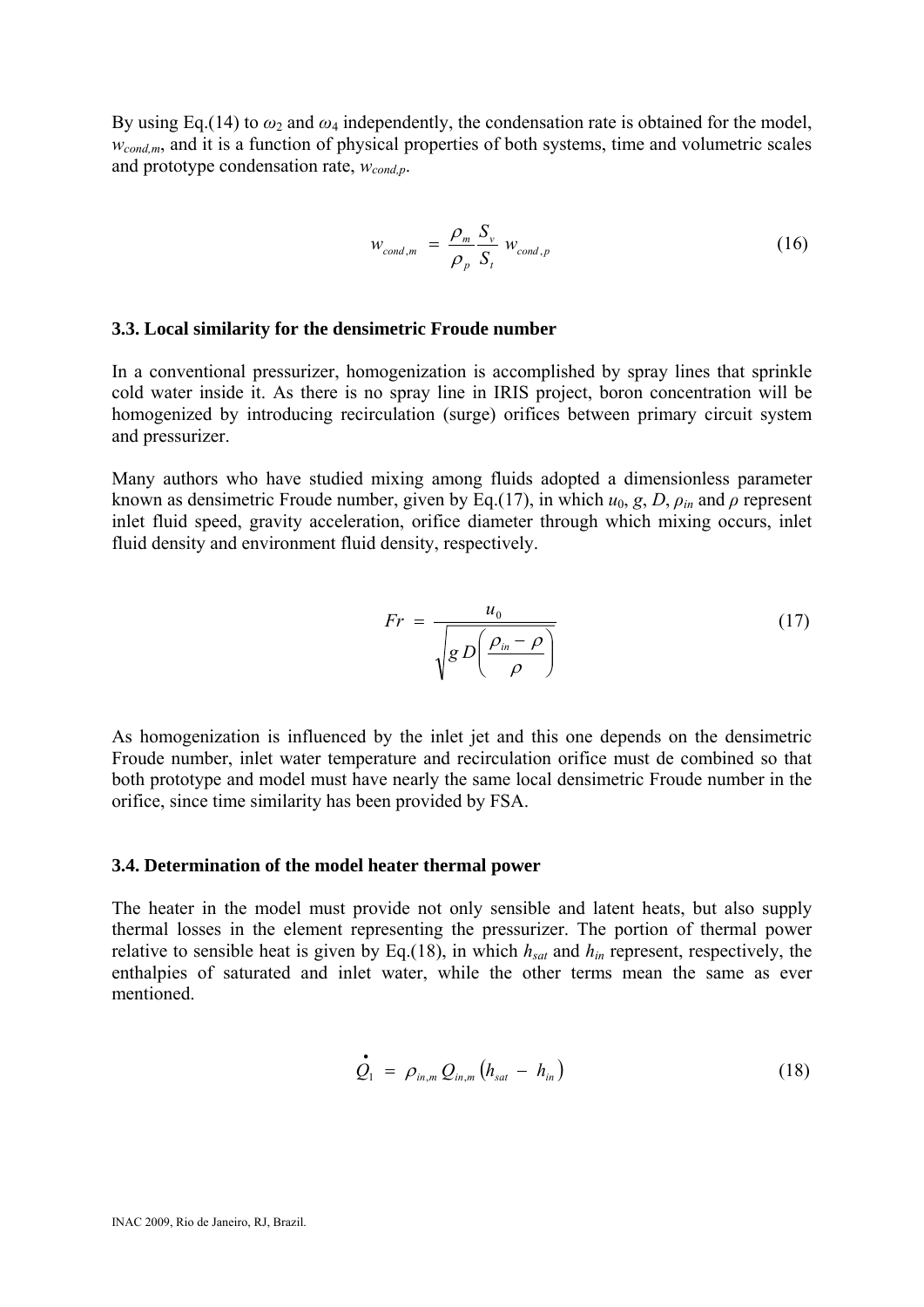The portion of thermal power necessary to produce vapor is given by Eq.(19), in which  $w_{cond}$ and  $h_{lv}$  represent condensation rate (equal to vaporization rate for steady-state condition) and vaporization enthalpy, respectively.

$$
\dot{Q}_2 = w_{cond,m} h_{lv} \tag{19}
$$

The term related to loss of energy,  $Q_3$ , was accomplished by making a heat balance on the external wall of the element representing the pressurizer. Details for this procedure can be found in [7]. • *Q*3

# **4. RESULTS**

#### **4.1. Determination of the model variables for local similarity**

Aiming to reducing costs, a 1:200 volumetric scale was adopted (over atmospheric pressure) for the model representing IRIS pressurizer. Since the parameters in IRIS are known, the densimetric Froude number at each recirculation orifice can be easily calculated by using Eq.(17). A program was developed to determine, considering economical aspects, the values for recirculation orifice diameter, inlet water temperature and time scale so that densimetric Froude number possesses the same value in the prototype and in the model, assuring local similarity. These model variables are shown in Table 3.

| <b>Model parameter</b>         | <b>Symbol</b> | Value  |
|--------------------------------|---------------|--------|
| Densimetric Froude number      | $Fr_m$        | 0,1423 |
| In let water temperature $(K)$ | $T_{in,m}$    | 306,3  |
| Time scale factor              |               | 0,196  |
| Recirculation orifice (m)      | $J_m$         | 0,0145 |

**Table 3 – Model variables** 

# **4.2. Determination of remaining parameters for the model**

Since inlet and internal temperatures and time and volumetric scales were determined, Eqs.(15) and (16) were used to obtain, respectively, the recirculation flow and condensation rate for the element representing IRIS pressurizer.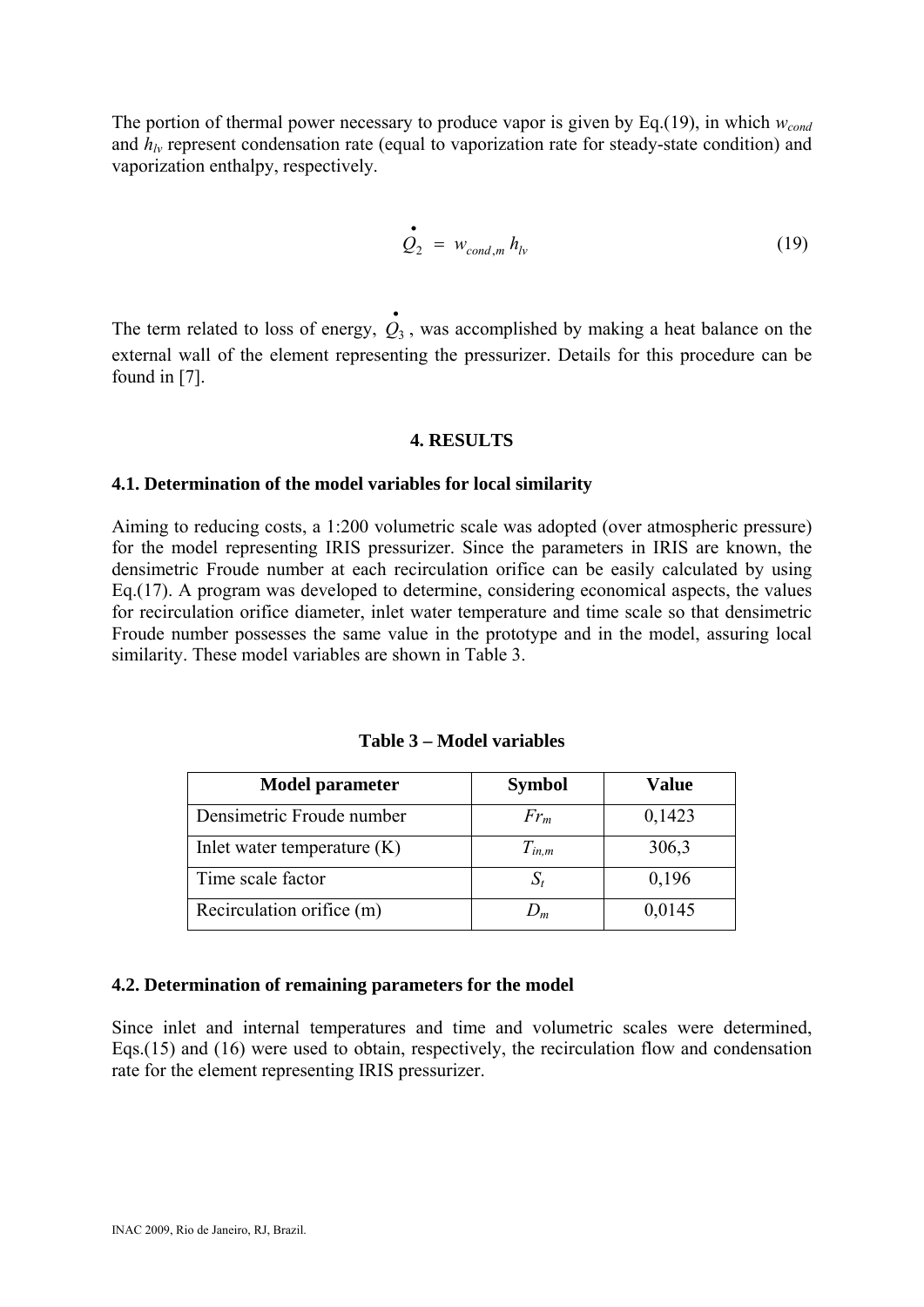$$
Q_{in,m} = \frac{\rho_{in,p}}{\rho_{in,m}} \frac{\rho_m}{\rho_p} \frac{S_v}{S_t} Q_{in,p} = 1,367 \times 10^{-5} \text{ m}^3/\text{s}
$$
 (20)

$$
w_{cond,m} = \frac{\rho_m}{\rho_p} \frac{S_v}{S_t} w_{cond,p} = 4,069 \times 10^{-4} \text{ kg/s}
$$
 (21)

By applying Eqs.(10) to (13), the equality of average effect metric for prototype and model was confirmed as can be seen in Eqs.(22) and (23), although completely different operation conditions were specified for these systems, meaning that both have equal behavior.

$$
\overline{\Omega_p} = \overline{\omega_p} \ t_p = 2{,}895 \times 10^{-6} \ t_p \tag{22}
$$

$$
\overline{\Omega_m} = \overline{\omega_m} \ t_m = \overline{\omega_m} \ S_t \ t_p = 2{,}895 \times 10^{-6} \ t_p \tag{23}
$$

Based on Eqs.(7) to (13), the dimensionless time rates of change for boron concentration in regions 1 and 2 were obtained, as can be seen in Eqs.(24) and (25), respectively.

$$
\frac{d C_1^*}{dt^*} = \hat{\omega}_1 \Phi_{in}^* + \hat{\omega}_1 \Phi_1^* + \hat{\omega}_2 \Phi_2^*
$$
(24)

$$
\frac{d C_2^*}{dt^*} = \hat{\omega}_3 \Phi_3^* + \hat{\omega}_3 \Phi_4^* + \hat{\omega}_4 \Phi_5^* \tag{25}
$$

in which:

$$
\hat{\omega}_j = \frac{\omega_j}{\overline{\omega}} \tag{26}
$$

with  $j = 1, 2, 3$  and 4.

Since Eqs.(24) and (25) are dimensionless relative to concentration and time, both prototype and model should be described by the same equations. By comparing the values of terms given by Eq.(26) in Table 4, it can be seen that Eqs.(24) and (25) represent both systems with excellent accuracy. The validation of this methodology was also verified by [7] when the parameters of the model (obtained by FSA) were inserted in the analytical solution of Eqs.(24) and (25).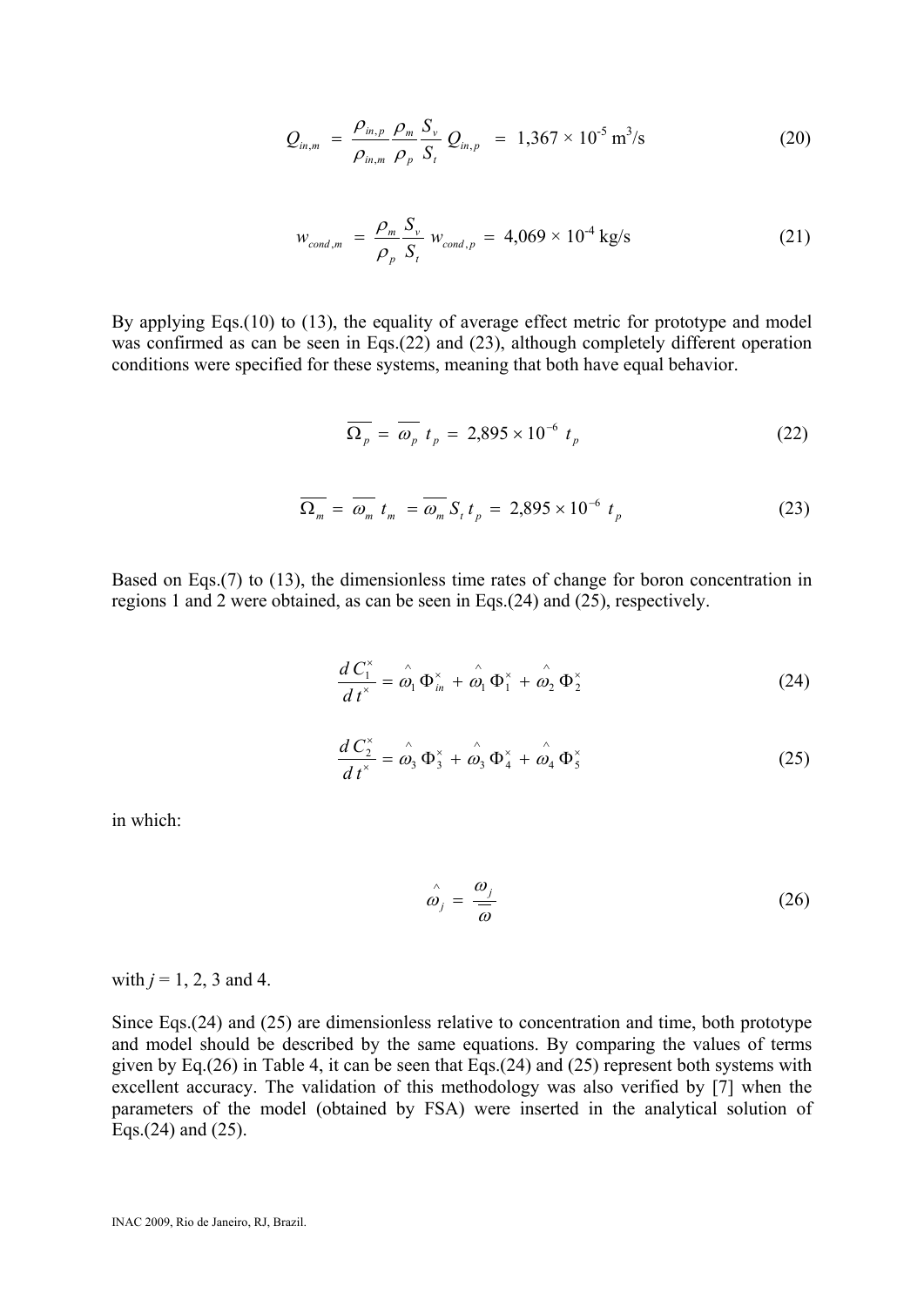| <b>Dimensionless rate</b>                   | <b>Prototype</b> | <b>Model</b> |
|---------------------------------------------|------------------|--------------|
| $\wedge$<br>$\omega_{1}$                    | 25,4676          | 25,4712      |
| $\wedge$<br>$\omega_{2}$                    | 0,7619           | 0,7621       |
| $\wedge$<br>$\omega_{\rm s}$                | 7,9585           | 7,9598       |
| $\wedge$<br>$\omega_{\scriptscriptstyle 4}$ | 0,2381           | 0,2381       |

#### **Table 4 – Dimensionless fractional rates of change**

The thermal power in the model was evaluated by using Eqs.(18) and (19), considering also the loss term. It is intended to build a test section made of polycarbonate whose wall thickness is about 0,02 m. According to estimates done by [7], a thermal power equal to 5500W is enough to maintain similarity between IRIS pressurizer and the test section described in this paper. The main parameters for these systems are shown in Table 5.

| <b>Parameter</b>                 | <b>Prototype (IRIS)</b> | <b>Model</b> (test section) |
|----------------------------------|-------------------------|-----------------------------|
| Liquid water mass (kg)           | 18.833                  | 151,83                      |
| Internal water temperature $(K)$ | 620                     | 306,3                       |
| Inlet water temperature $(K)$    | 603                     | 373                         |
| System pressure (MPa)            | 15,5                    | 0,1                         |
| Recirculation flow $(m^3/s)$     | 0,000504                | 0,00001367                  |
| Condensation rate (kg/s)         | 0,00989                 | 0,0004069                   |
| Thermal power (kW)               | 53,91                   | 5,47                        |
| Time of transient (s)            | 108.000                 | 21.168                      |
| Surge orifice diameter (m)       | 0,05                    | 0,0145                      |
| Material                         | Stainless steel         | Polycarbonate               |

# **Table 5 – Main parameters of IRIS and test section**

# **5. CONCLUSIONS**

Through the combination of Fractional Scaling Analysis and local scaling, it was possible to determine the main parameters of a test section for boron dispersion analysis. This reduced scaled system provides many data which will help IRIS pressurizer construction. The results obtained by the above combination warrants similarity for the two systems with reduction in time and cost.